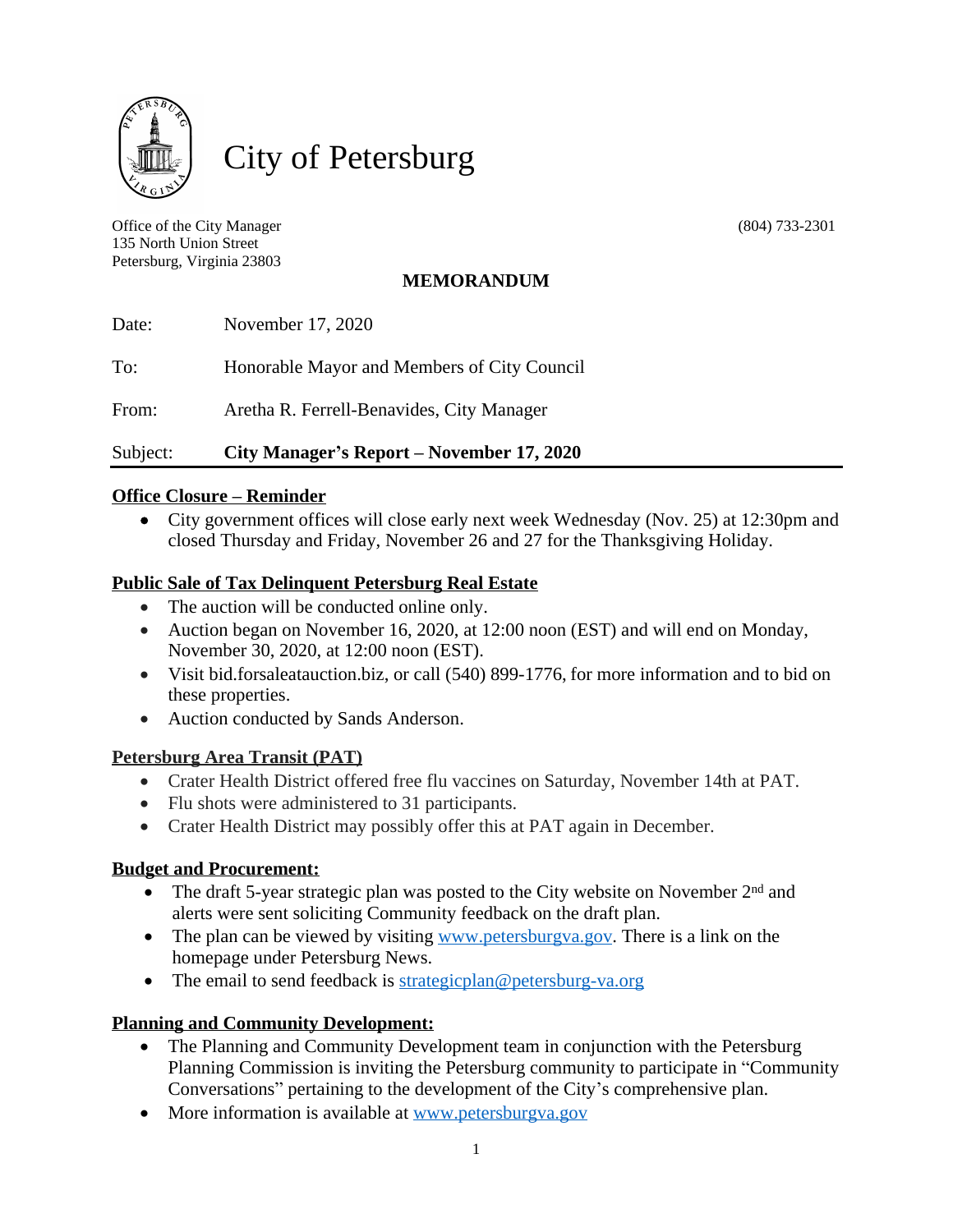# **Public Works and Utilities**

## **Graham Road Milling and Paving**

• Colony Construction, Inc. will be milling and paving Graham Rd. from S. Crater Rd. to S. Sycamore St.

*Schedule is as follows:*

- Begin mill and pave at S. Crater Rd. with a detour for westbound traffic. Detour in place Nov. 16 - Nov. 19 from 9:00 am - 4:30 pm.
- Mill and pave from I-95 off-ramp to S. Sycamore St. Nov. 19 Nov. 30 from 8:00 am -5:00 pm.
- $\bullet$  No work Nov. 25 Nov. 29.

# **Leaf Collection - Fall 2020**

- The annual fall leaf vacuuming program began on Monday, November 16, 2020. The City will provide one round of vacuuming in each ward.
- During the vacuum dates, residents should rake leaves into a pile between the sidewalk and curb or shoulder of the road and not into the streets or ditches. Bulky materials such as brush and tree limbs should not be mixed in with leaves.
- Citizens who miss their scheduled vacuum dates should bag their leaves. Meridian Waste Tri-City will pick up 60 bags of leaves per property. These leaves may be placed on the curb on the regular trash collection day. For additional information about bagged leaf collection, please call Meridian Waste Tri-City at (804) 425-0500.
- Citizens who miss their scheduled vacuum dates may also purchase individual vacuum leaf services at a cost of \$75 per load. Residents who pay for individual vacuum services will still need to rake their leaves into a pile between the sidewalk and curb. For more information about this service, please call the City's Street Operations Division at (804) 733-2415.

# **Projects:**

- **108 East Washington Street – Trailways**
	- Mr. Sanabani is moving forward with the project and is working with Commonwealth Architects.
	- Staff is working with Mr. Sanabani to schedule a virtual development review meeting to discuss development process and issuance of appropriate permits.
	- Mr. Sanabani has stated he will maintain historic integrity of the building.
	- It has not been confirmed yet whether plans must be reviewed by Architectural Review Board.
	- Mr. Sanabani was informed that the vegetation growing around building should be abated as soon as possible.

# **Demolition of 38 & 42 S. Union St.**

The buildings have been brought down completely. The demolition project will cost \$98,627. We have currently paid out \$18,224. The project is being paid for by the Dept. of Rail and Public Transportation. The project is still on schedule as expected.